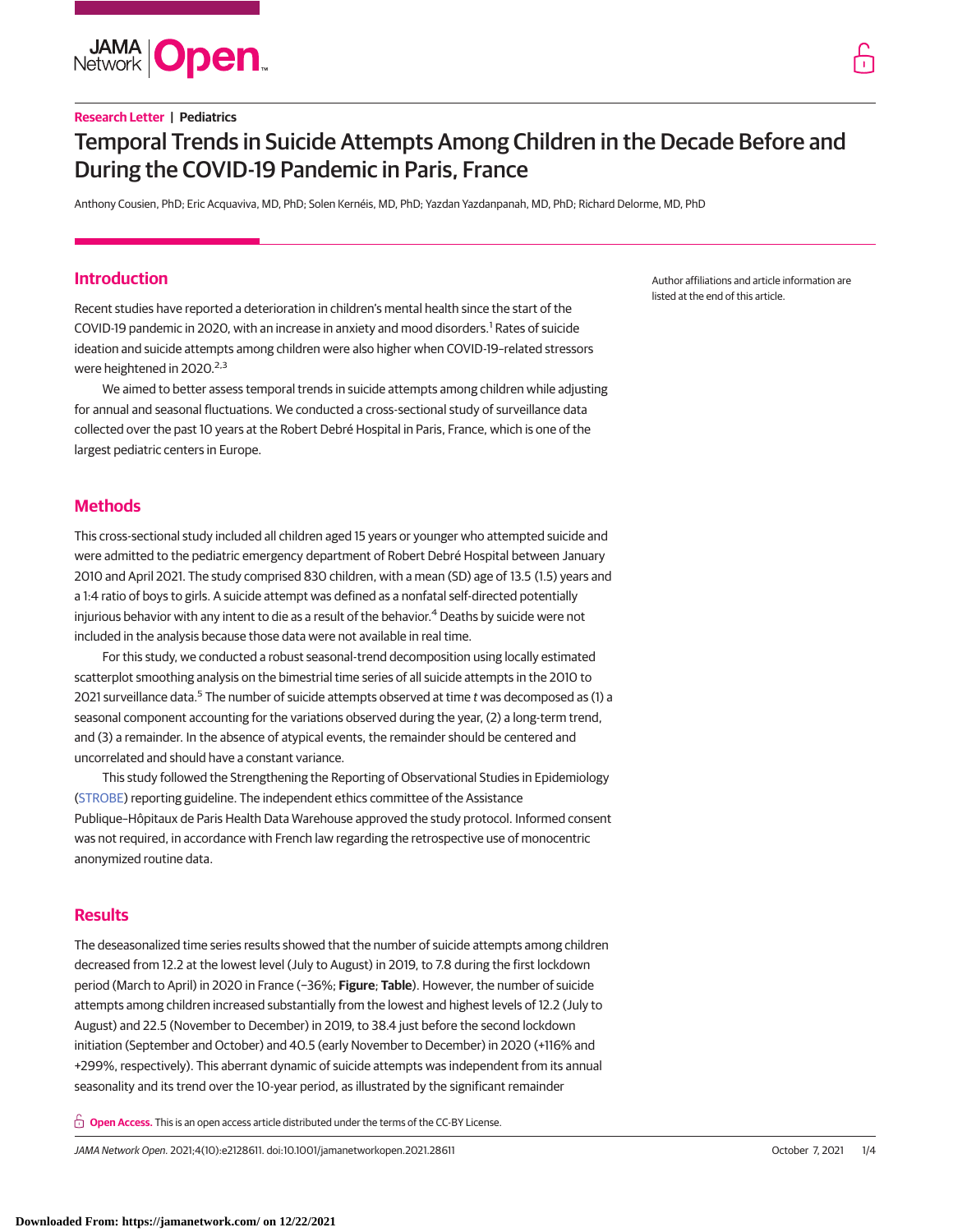components we observed after March 2020. The slope coefficient of remainders was different from 0 (P = .003), with a coefficient of −0.079 (95% CI, −0.13 to −0.027).

#### Figure. Robust Seasonal and Trend Decomposition Using LOESS Analysis<sup>3</sup> of a Bimestrial Time Series of Suicide Attempts Among Children Younger Than 15 Years in the Decade Before and During the COVID-19 Pandemic in Paris, France



2010 2012 2014 2016 2018 2020 2022

These surveillance data are for 830 children admitted to the pediatric emergency department of Robert Debré Hospital in Paris, France, between January 2010 and April 2021. Shaded data from March 2020 onward indicate the period after the World Health Organization declared the COVID-19 outbreak a pandemic. A, Raw data on the number of suicide attempts during 10 years of follow-up. B, Estimation of suicide attempt seasonality. We observed an annual seasonality effect on the occurrence of suicide attempts among children. C, Long-term trend of the series. We observed a progressive increase in suicide attempts during the last 10 years (January 2010 and April 2021) in France, as also reported in the US.<sup>4</sup> D, Based on our model, the STL analysis revealed atypical events in the series of suicide attempts since the pandemic onset. Outliers in the remainder corresponded to anomalies in the time series (ie, signals not explained by the seasonality and long-term trend). E, The deseasonalized time series represented the sum of the trend and the remainder components. We observed a decrease in suicide attempts during the first lockdown period in France (March to April 2020) but a major increase (in September and October 2020) just before the initiation of the second lockdown (in early November 2020). LOESS indicates locally estimated scatterplot smoothing; STL, seasonal and trend decomposition using LOESS.

### Table. Deseasonalized Adjusted Numbers of Suicide Attempts Among Children Aged Younger Than 15 Years in France, by Bimesters From 2019 to 2021

|      | <b>Bimester</b> |         |           |           |           |           |
|------|-----------------|---------|-----------|-----------|-----------|-----------|
| Year | Jan/Feb         | Mar/Apr | May/Jun   | Jul/Aug   | Sep/Oct   | Nov/Dec   |
| 2019 | 17.8            | 16.1    | 21.8      | 12.2      | 18.5      | 22.5      |
| 2020 | 23.3            | 7.8     | 8.6       | 20.3      | 38.4      | 40.5      |
| 2021 | 38.6            | 48.7    | <b>NA</b> | <b>NA</b> | <b>NA</b> | <b>NA</b> |

NA, not available.

 $\bigcap$  JAMA Network Open. 2021;4(10):e2128611. doi:10.1001/jamanetworkopen.2021.28611 (Reprinted) October 7, 2021 2/4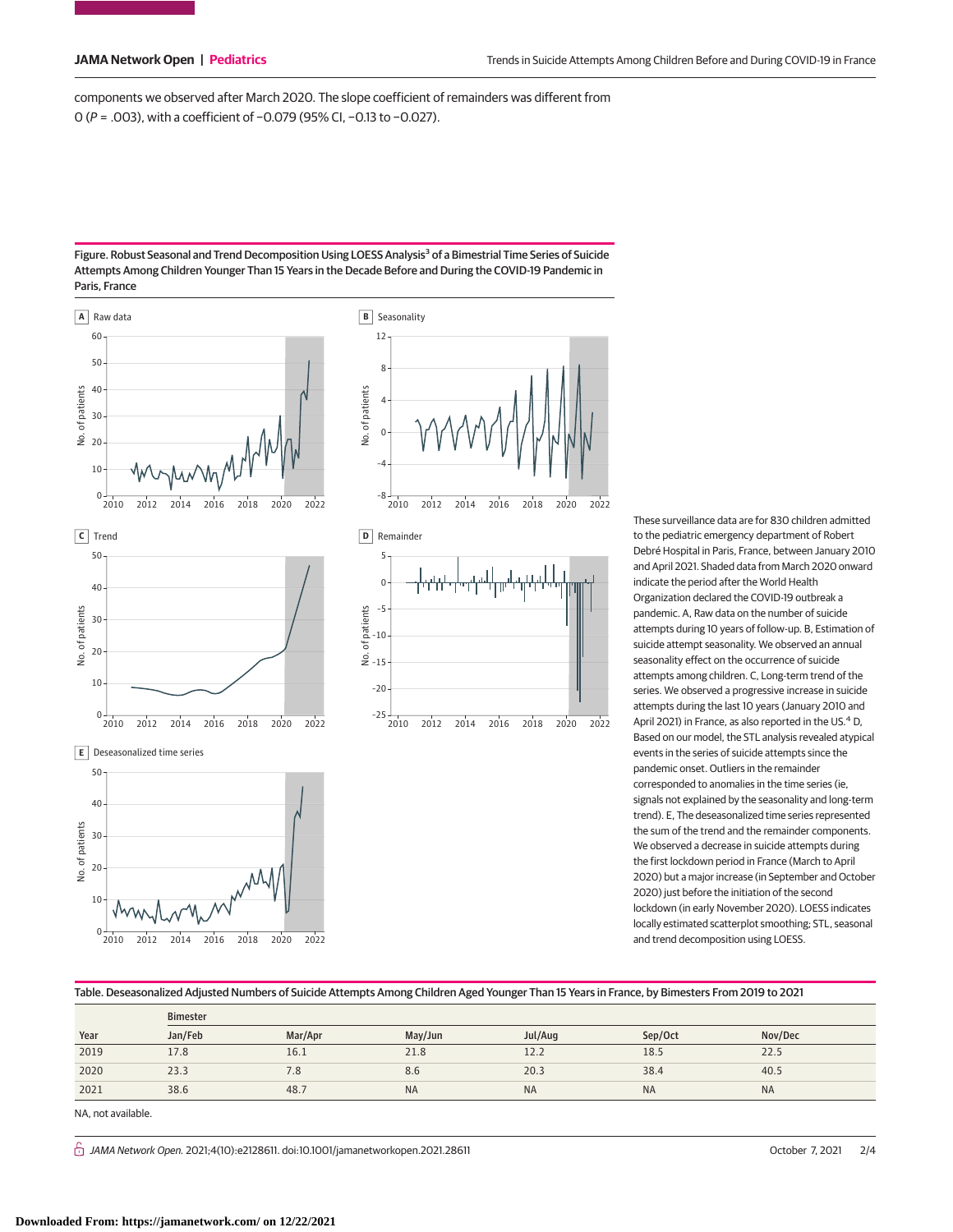# **Discussion**

Since 2010, the incidence of suicide attempts among children has increased worldwide.<sup>4</sup> Our analysis further suggests a dramatic increase in suicide attempts among children in late 2020 and early 2021 after the start of the COVID-19 pandemic in France.

Similar results in the dynamics of suicide, suicide attempts, or suicide ideations among children have been reported recently.<sup>2,3,6</sup> Many factors may have contributed to this acceleration, such as children's specific sensitivity to mitigation measures, deterioration of family health and economic conditions, increased screen time and social media dependence, or bereavement. Interestingly, we also observed a decrease in suicide attempts in the early months of the pandemic during the March 2020 lockdown period in France, which may have resulted from not only increased parental supervision but also difficulties in accessing urgent care.

Our study had some limitations in that it was monocentric, subject to representativeness bias, and also underpowered to stratify patients by sex. Only patients aged 15 years or younger were included, which limits the comparison of our findings with similar works that include patients aged 16 to 21 years. Finally, our careful monitoring of potential changes in children's mental health since the pandemic onset may also have led to an overestimation of the outcomes we reported.

In conclusion, our findings suggest that the COVID-19 pandemic is associated with profound changes in the dynamics of suicide attempts among children. There is a need for rapid deployment of evidence-based prevention and intervention strategies to address factors influencing suicide attempts among children during and likely after the pandemic.

#### **ARTICLE INFORMATION**

**Accepted for Publication:** August 5, 2021.

**Published:** October 7, 2021. doi[:10.1001/jamanetworkopen.2021.28611](https://jama.jamanetwork.com/article.aspx?doi=10.1001/jamanetworkopen.2021.28611&utm_campaign=articlePDF%26utm_medium=articlePDFlink%26utm_source=articlePDF%26utm_content=jamanetworkopen.2021.28611)

**Open Access:** This is an open access article distributed under the terms of the [CC-BY License.](https://jamanetwork.com/pages/cc-by-license-permissions/?utm_campaign=articlePDF%26utm_medium=articlePDFlink%26utm_source=articlePDF%26utm_content=jamanetworkopen.2021.28611) © 2021 Cousien A et al.JAMA Network Open.

**Corresponding Author:** Richard Delorme, MD, PhD, Department of Child and Adolescent Psychiatry, University of Paris, Robert Debré University Hospital, Assistance Publique–Hôpitaux de Paris, 48 Serurier Blvd, 75019 Paris, France [\(richard.delorme@aphp.fr\)](mailto:richard.delorme@aphp.fr).

**Author Affiliations:** Infection, Antimicrobials, Modeling, and Evolution Laboratory, French National Institute of Health and Medical Research, University of Paris, Paris, France (Cousien, Kernéis, Yazdanpanah); Department of Child and Adolescent Psychiatry, University of Paris, Robert Debré University Hospital, Assistance Publique– Hôpitaux de Paris, Paris France (Acquaviva, Delorme); Infection Prevention and Control Team, Bichat-Claude Bernard University Hospital, Assistance Publique–Hôpitaux de Paris, Paris, France (Kernéis); Department of Infectious and Tropical Diseases, Bichat-Claude Bernard University Hospital, Assistance Publique–Hôpitaux de Paris, Paris, France (Yazdanpanah).

**Author Contributions:** Dr Delorme had full access to all the data in the study and takes responsibility for the integrity of the data and the accuracy of the data analysis.

Concept and design: All authors.

Acquisition, analysis, or interpretation of data: Cousien, Acquaviva, Kernéis, Delorme.

Drafting of the manuscript: Cousien, Acquaviva, Delorme.

Critical revision of the manuscript for important intellectual content: Kernéis, Yazdanpanah, Delorme.

Statistical analysis: Cousien, Delorme.

Administrative, technical, or material support: Delorme.

Supervision: Acquaviva, Kernéis, Yazdanpanah.

**Conflict of Interest Disclosures:** Dr Kernéis reported receiving grants from bioMérieux; personal fees from Accelerate Diagnostics, bioMérieux, and Merck Sharp & Dohme (MSD); and nonfinancial support from bioMérieux and MSD. Dr Yazdanpanah reported having been a board member of and receiving consultancy fees from AbbVie, Bristol Myers Squibb, Gilead, MSD, Johnson & Johnson, Pfizer, and ViiV Healthcare. No other disclosures were reported.

 $\bigcap$  JAMA Network Open. 2021;4(10):e2128611. doi:10.1001/jamanetworkopen.2021.28611 (Reprinted) October 7, 2021 3/4